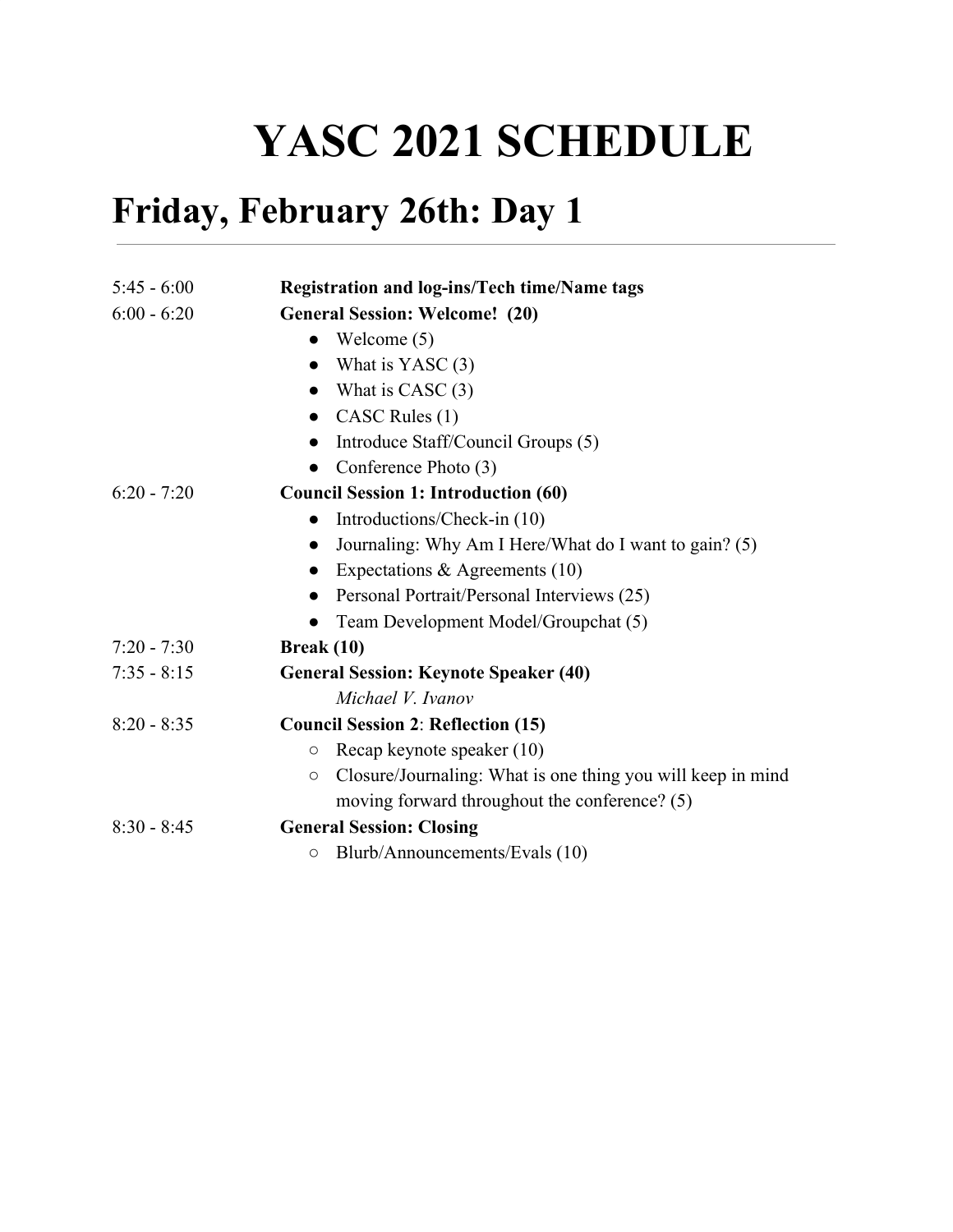## **Saturday, February 27: Day 2**

| $8:20 - 8:30$   | <b>Tech Time/Good Morning! (10)</b>                                  |  |
|-----------------|----------------------------------------------------------------------|--|
| $8:30 - 8:50$   | General Session: CASC 101 (20)                                       |  |
| $8:50 - 9:30$   | <b>Issues Workshops (40)</b>                                         |  |
|                 | <b>Education: Achievement Gaps</b><br>$\bullet$                      |  |
|                 | <b>Environment: Sustainability</b><br>$\bullet$                      |  |
|                 | <b>Mental Health: Teenagers</b>                                      |  |
| $9:30 - 10:10$  | Seminar (40)                                                         |  |
|                 | Human/Universal Rights: Anti-racism<br>$\bullet$                     |  |
| $10:10 - 10:20$ | Break $(10)$                                                         |  |
| $10:20 - 10:55$ | <b>Council Session 3: Reflection of Issues (35)</b>                  |  |
|                 | Check-In $(5)$<br>$\bullet$                                          |  |
|                 | Reflections/Discussions (20)<br>$\bullet$                            |  |
|                 | Journaling: Project Ideas/conversation notes (10)                    |  |
| $11:00 - 11:40$ | <b>Skills Workshops (40)</b>                                         |  |
| $11:40 - 12:30$ | Lunch $(50)$                                                         |  |
| $12:35 - 1:10$  | <b>Exhibits (35)</b>                                                 |  |
| $1:15 - 1:55$   | <b>Project Workshops (40)</b>                                        |  |
| $1:55 - 2:10$   | <b>Break</b> (15)                                                    |  |
| $2:10 - 3:20$   | <b>Council Session 4: Project Planning (70)</b>                      |  |
|                 | Check-In $(5)$<br>$\bullet$                                          |  |
|                 | • Reflections: Discussions of Projects $(5)$                         |  |
|                 | Discussion: what were your favorite organizations and<br>O           |  |
|                 | what did you like about them? $(5)$                                  |  |
|                 | PPA Format (10)<br>$\bullet$                                         |  |
|                 | Journaling: Brainstorm vision of your community around<br>$\bigcirc$ |  |
|                 | the issue you see in your community                                  |  |
|                 | PPA work time (40)                                                   |  |
|                 | Emphasis on goals, vision, objectives<br>O                           |  |
| $3:20 - 4:10$   | <b>General Session: Elections (50)</b>                               |  |
|                 | Elections Process / Overview (10)                                    |  |
|                 | Nominations & Speeches $(40)$                                        |  |
| $4:10 - 4:55$   | <b>Council Session 5: Project Planning Arrow (45)</b>                |  |
|                 | Check In / Progress (5)                                              |  |
|                 | Individual work time (40)                                            |  |
|                 | Resources overview<br>O                                              |  |
|                 |                                                                      |  |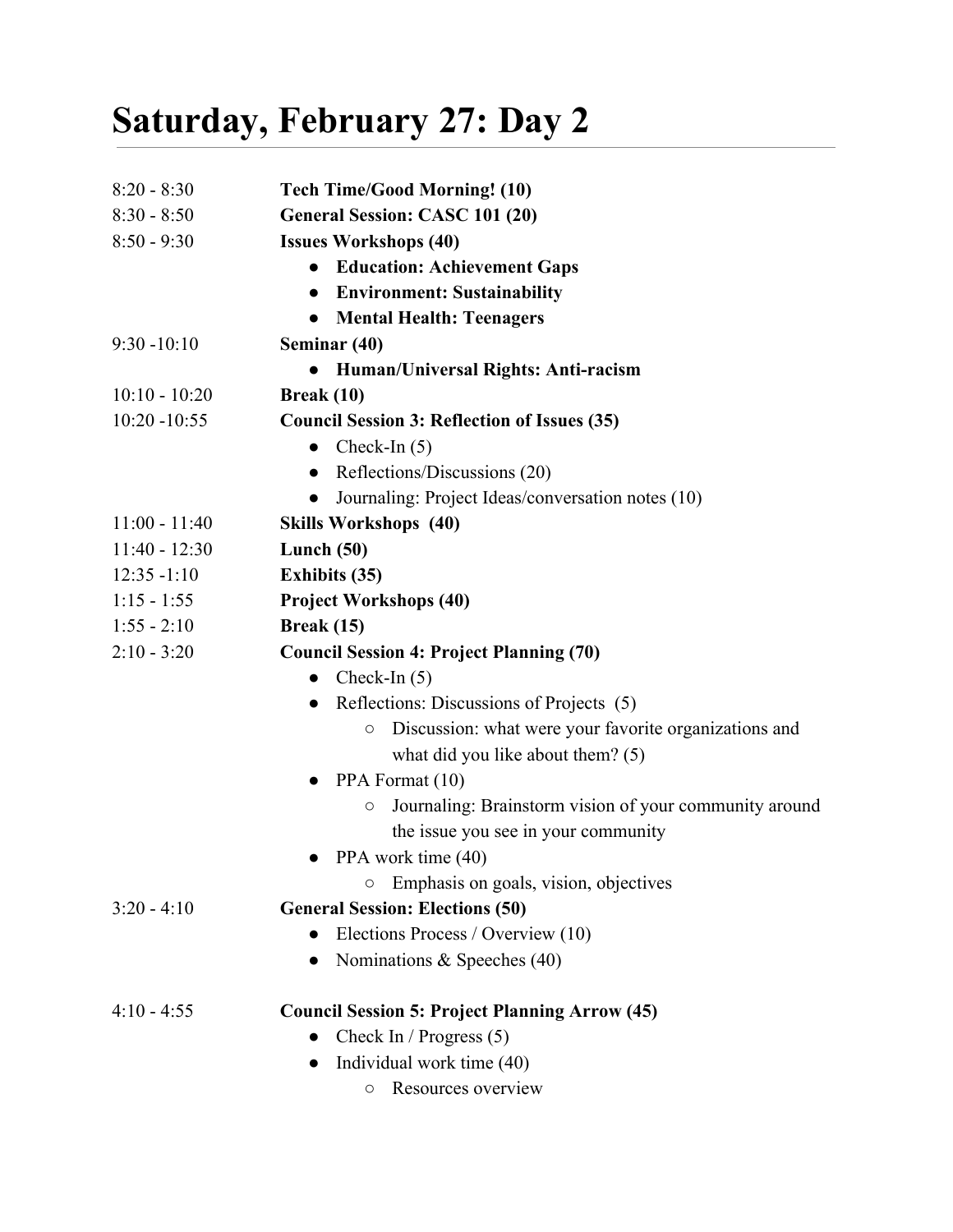|               | Tasks overview<br>$\circ$                                       |
|---------------|-----------------------------------------------------------------|
|               | Critical Factors for Success and Potential Obstacles<br>$\circ$ |
| $4:55 - 5:10$ | <b>Break</b> (15)                                               |
| $5:10 - 6:00$ | <b>Council Session 6: Presentation Skills (50)</b>              |
|               | • Check in $(5)$                                                |
|               | • Presentation Skills Brainstorm $(10)$                         |
|               | Presentations (35)<br>$\circ$                                   |
| $6:00 - 6:30$ | General Session: Q&A Presidential Panel (30)                    |
|               | Elijah Tsai<br>$\bullet$                                        |
|               | Colman Sun<br>$\bullet$                                         |
| $6:30 - 6:45$ | <b>General Session: Closing (10)</b>                            |
|               | Director Closing/AD Announcements/Blurb/Evals                   |

## **Sunday, February 28: Day 3**

| $8:50 - 9:00$   | Log ins/Tech time                                    |
|-----------------|------------------------------------------------------|
| $9:00 - 9:05$   | <b>General Session (5)</b>                           |
|                 | Morning blurb                                        |
| $9:05 - 9:25$   | <b>General Session: Community Asset Mapping (20)</b> |
|                 | <b>Audrey Mallah</b>                                 |
| $9:25 - 10:00$  | <b>Council Session 7: Finishing PPA (35)</b>         |
| $10:00 - 10:50$ | <b>Project Walk Around (50)</b>                      |
| $10:50 - 11:10$ | <b>Council Session 8: Implement feedback (20)</b>    |
|                 | <b>Edit PPA</b>                                      |
| $11:10 - 11:20$ | Break $(10)$                                         |
| $11:20 - 12:05$ | <b>General Session: Table Talks (45)</b>             |
| $12:05 - 12:50$ | Lunch $(45)$                                         |
| $12:50 - 1:50$  | Elections (60)                                       |
| $1:50 - 2:00$   | Break (10)                                           |
| $2:00 - 2:50$   | <b>Council Session 9: Closing (50)</b>               |
|                 | Check-In $(5)$<br>$\bullet$                          |
|                 | Next-Steps $(5)$<br>$\bullet$                        |
|                 | Conference Evals/Counselor (5)<br>$\bullet$          |
|                 | Post YASC Survey (5)<br>$\bullet$                    |
|                 | Letter to Self $(10)$<br>$\bullet$                   |
|                 | Validations (20)<br>$\bullet$                        |
| $2:50 - 3:45$   | <b>General Session: Goodbye! (55)</b>                |